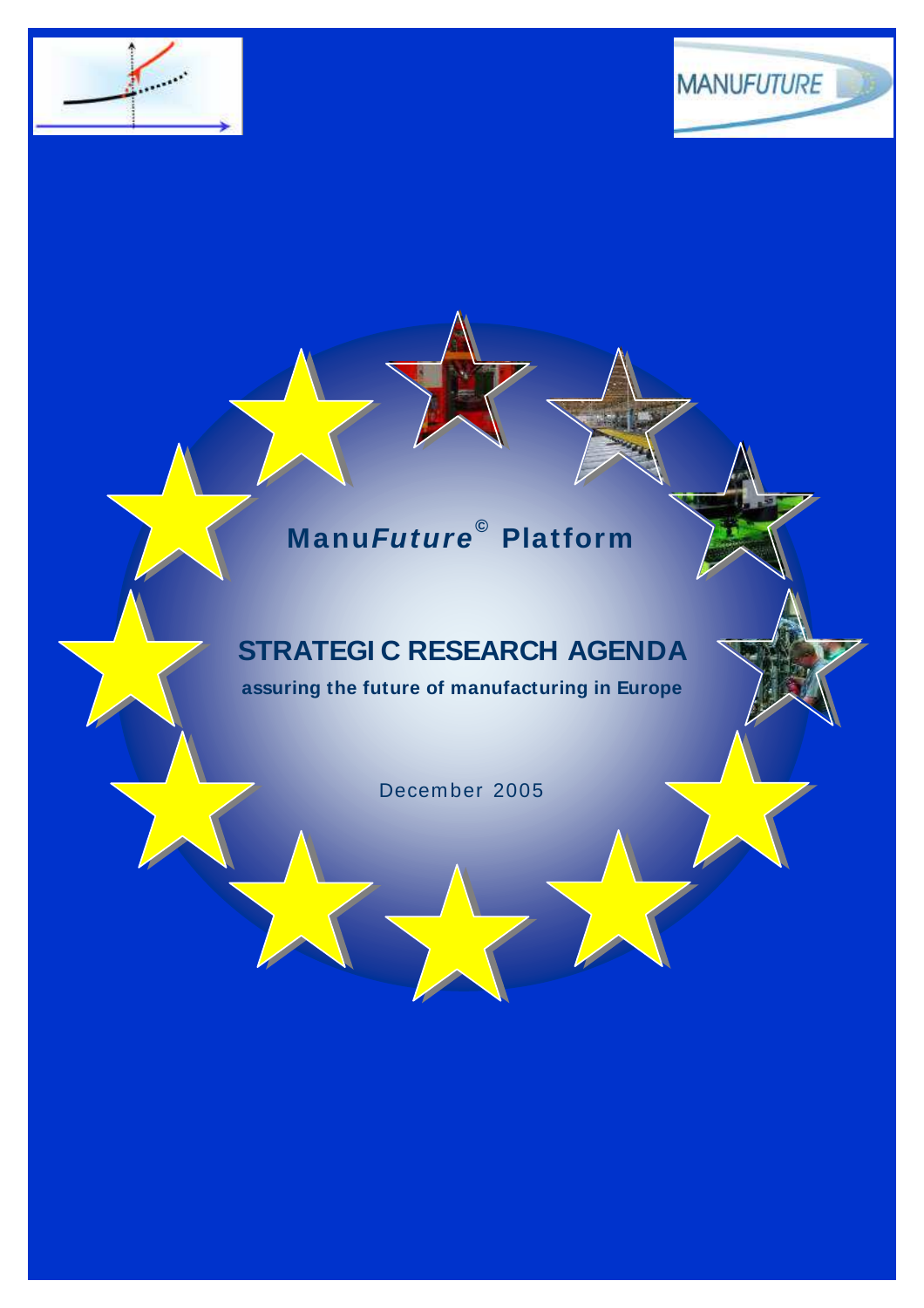Pre-print of the Manu*future* Platform report n° 1/2005. Released December 2005, pages 88.

### **Title:**

ManuF*uture* Platform - STRATEGIC RESEARCH AGENDA, assuring the future of manufacturing in Europe

### **Author:**

Manu*future* High Level Group and Support Group

### **Collaborator:**

Emerging Production Paradigms Laboratory (EPP Lab of ITIA-CNR, Italy)

#### **Presented at:**

Manu*future* Conference 2005 "Making it in Europe", Rolls Royce, Derby, UK, 6th-7th December 2005, by Heinrich Flegel, Francesco Jovane, David Williams, Engelbert Westkämper, Rikardo Bueno, Daniel Richet, Christoph Hanisch, René Groothedde, Edward Chlebus, José Manuel Mendonça.

Printed in December 2005 in Brussels.

### **Access to the full-text document:**

To learn more about the Manu*future* Platform, visit our home page at www.manufuture.org

### **Abstract:**

This is the document prepared by the Manufuture Platform which outlines the European strategic manufacturing industrial response to the foreseen global industrial revolution. Such response is based on research and innovation and requires moving collectively towards the European knowledge economy. This strategy is related to the Manufuture Initiative report "A Vision for 2020" published in November 2004.

### **Note:**

The Manu*future* Platform is an European Technology Platform (ETP). The Manu*future* Platform is a self-sustained organization funded by contributions from its members.

#### **Contacts:**

info@manufuture.org

#### **All rights reserved:**

This report may not be reproduced, in whole or in part, without prior permission of the copyright owner. Copyright © December 2005 Manu*future* Platform.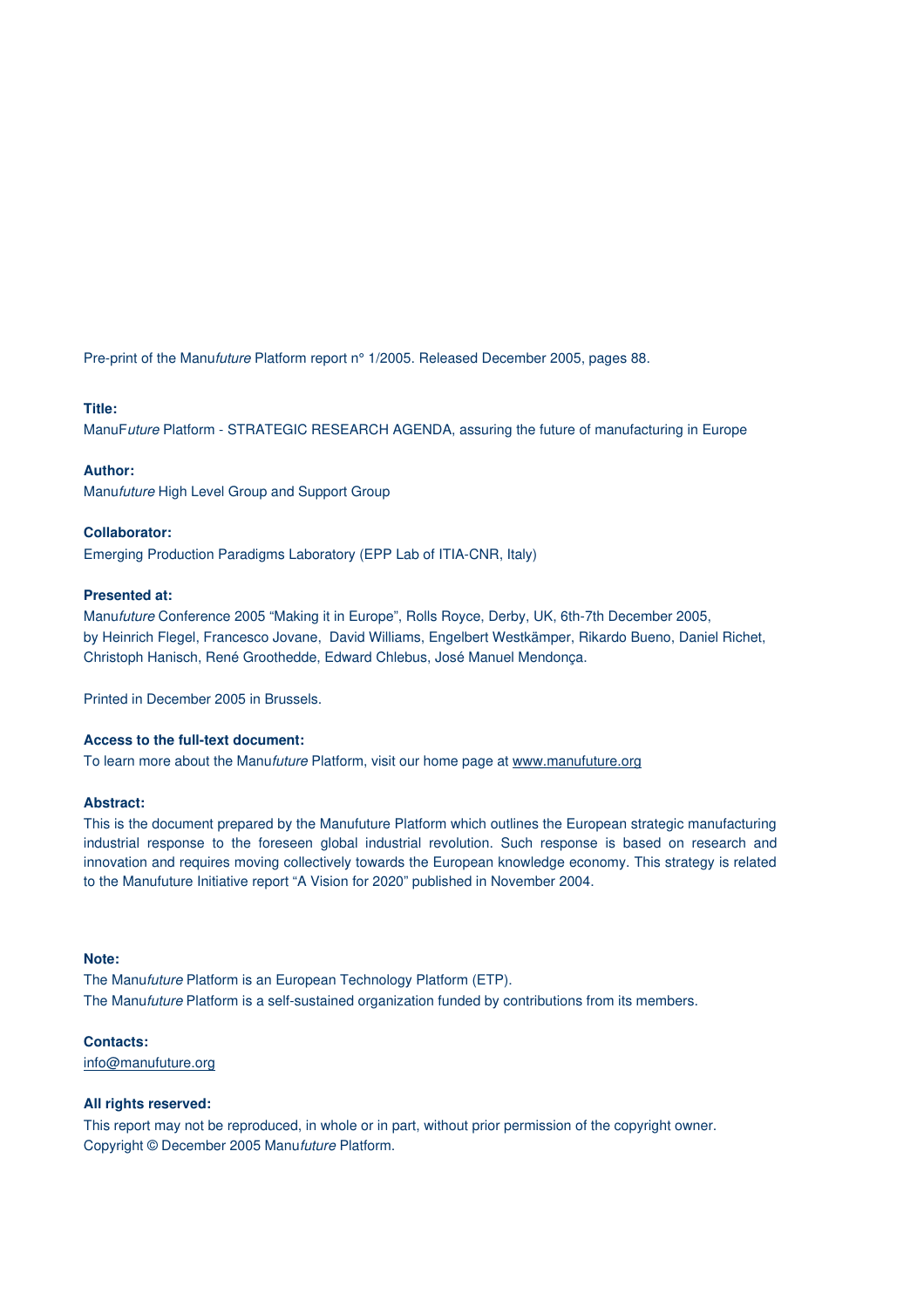Manu*Future* Platform

# **STRATEGIC RESEARCH AGENDA**

Assuring the future of manufacturing in Europe

**HIGH LEVEL GROUP AND SUPPORT GROUP**

with the collaboration of EPP Lab (ITIA-CNR)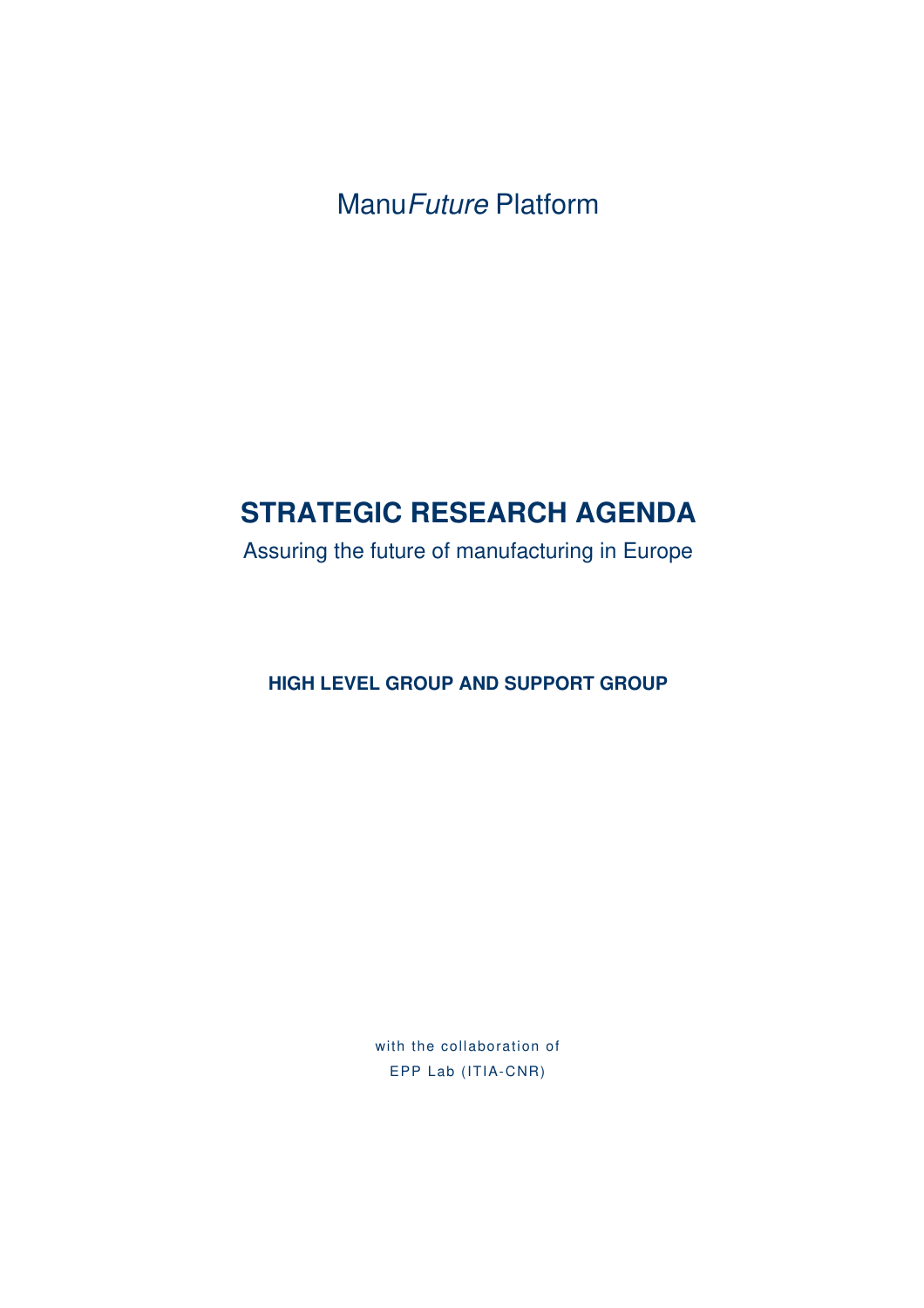# **Table of Contents**

| 1. Economic importance and the Manufuture Process Implementation 11 |  |
|---------------------------------------------------------------------|--|
|                                                                     |  |
|                                                                     |  |
|                                                                     |  |
|                                                                     |  |
|                                                                     |  |
|                                                                     |  |
|                                                                     |  |
|                                                                     |  |
|                                                                     |  |
|                                                                     |  |
|                                                                     |  |
|                                                                     |  |
|                                                                     |  |
|                                                                     |  |
|                                                                     |  |
|                                                                     |  |
|                                                                     |  |
|                                                                     |  |
|                                                                     |  |
|                                                                     |  |
|                                                                     |  |
|                                                                     |  |
|                                                                     |  |
|                                                                     |  |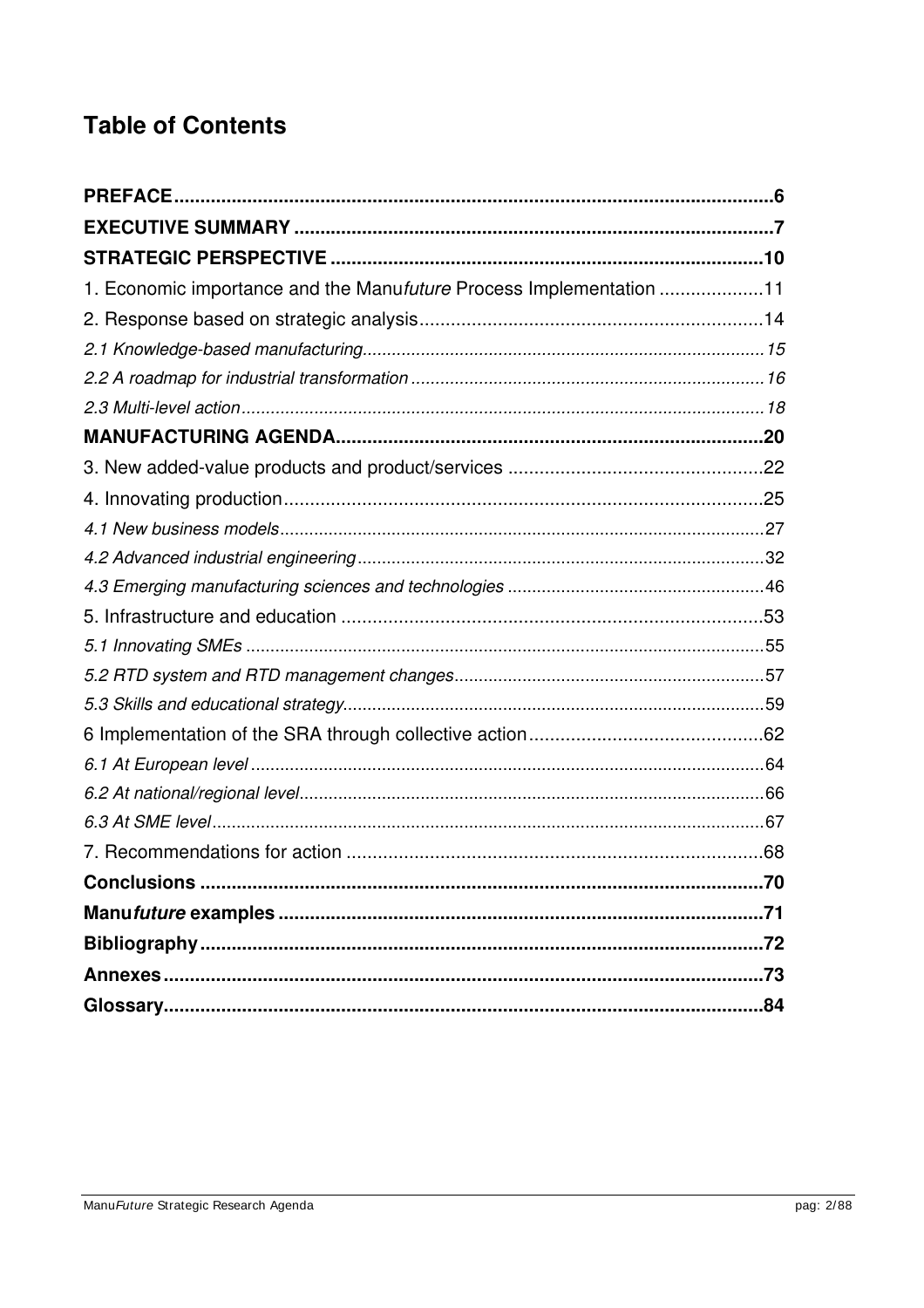# **ManuFuture Platform**

# **HIGH LEVEL GROUP Chair**

| <b>LASTNAME</b> | <b>First NAME</b> | <b>ORGANISATION</b>     | <b>FUNCTION</b>                    |
|-----------------|-------------------|-------------------------|------------------------------------|
| <b>FLEGEL</b>   | He innic h        | DA IMLER-C HRYSLER      | President                          |
| <b>JOVANE</b>   | Francesco         | C NR-ITIA               | Vice-President for Research        |
| COSTA           | Carlos            | Caixa Geralde Depositos | Vice-President for Industry/Policy |
| <b>BESSEY</b>   | <b>E</b> be thand | DA IMLER-C HRYSLER      | Platform Secretariat               |

## **HIGH LEVEL GROUP Members**

| <b>IASTNAME</b>   | <b>First NAME</b> | O RGANISATION                                     |
|-------------------|-------------------|---------------------------------------------------|
| AIRAGHI           | Angelo            | <b>CONFINDUSTRIA</b>                              |
| <b>BESSEY</b>     | Eberhard          | <b>DAIMLER-CHRYSLER</b>                           |
| <b>BÔ ER</b>      | Claudio           | EUREKA-FACTORY                                    |
| BUENO             | Rika rd o         | <b>FATRONIK</b>                                   |
| <b>CHLEBUS</b>    | Edward            | WROCLAW Univ. of Tech.                            |
| $\cos$            | Carlos            | Caixa Geralde Depositos                           |
| <b>EBERST</b>     | Christo f         | PROFACTOR ProduktionsforschungsGmbH               |
| <b>FLEG EL</b>    | He inrich         | DAMIER-CHRYSLER                                   |
| G ARC IA          | José Ramon        | <b>TEC NALIA</b>                                  |
| G O ERIC KE       | Die tmar          | VDMA                                              |
| <b>GROOTHEDDE</b> | Re né             | C EC IMO                                          |
| <b>HANISCH</b>    | Christoph         | <b>FESTO</b>                                      |
| HULL              | Chnis             | <b>EARTO</b>                                      |
| JALBA             | Liviu             | Mic roelectronic a S.A.                           |
| JASKULKE          | Elisa b e th      | <b>CENSTAR</b>                                    |
| <b>JOVANE</b>     | Francesco         | C NR-ITIA                                         |
| <b>KOPAC</b>      | Martin            | AIPINA, TOVARNA OBUTVE, D.D                       |
| <b>LAMBO URNE</b> | Edouard           | <b>DELCAM</b>                                     |
| <b>LAWLER</b>     | Jim.              | AMT Ire land and Materials Ire land               |
| <b>LEPPAVUORI</b> | Erkki             | VTTManagement                                     |
| MADARIAGA         | Ja vie r          | <b>TEC NALIA</b>                                  |
| <b>MENDONÇA</b>   | José Manuel       | <b>INESC</b> Porto                                |
| <b>MERTENS</b>    | Je a n-Jacque     | EIB - European Investment Bank                    |
| MONTEL            | Enrique           | <b>INESCOP</b>                                    |
| ORGILES           | $Ce$ sar          | <b>INESCOP</b>                                    |
| PARNIERE          | Paul              | RENAULT                                           |
| <b>PAZIN</b>      | Že ljko           | <b>ORGAIME</b>                                    |
| <b>PEDERSEN</b>   | Hans J.           | Danfoss Bionics and OssacurAG                     |
| <b>PERRIER</b>    | Pie me            | ACADEMIE destechnologies                          |
| <b>PINTE</b>      | Jo s              | AGORIA                                            |
| $\rm{POST}$       | Pe te r           | FESTO AG & Co. KG                                 |
| <b>RIC HET</b>    | Daniel            | FIM/CEIIM                                         |
| SEG HERS          | Robert            | <b>PICANOL</b>                                    |
| SIMO N            | Ame               | German Federal Ministry of Education and Research |
| $\rm SOL$         | Eg bert-Jan       | <b>TNO</b>                                        |
| VOGG ENRETIER     | He inz            | $_{\rm DIR}$                                      |
| WESTKÄMPER        | Engelbert         | Fraunhofer-Gesellschaft                           |
| WILLIAMS          | Da vid            | Loughborough University                           |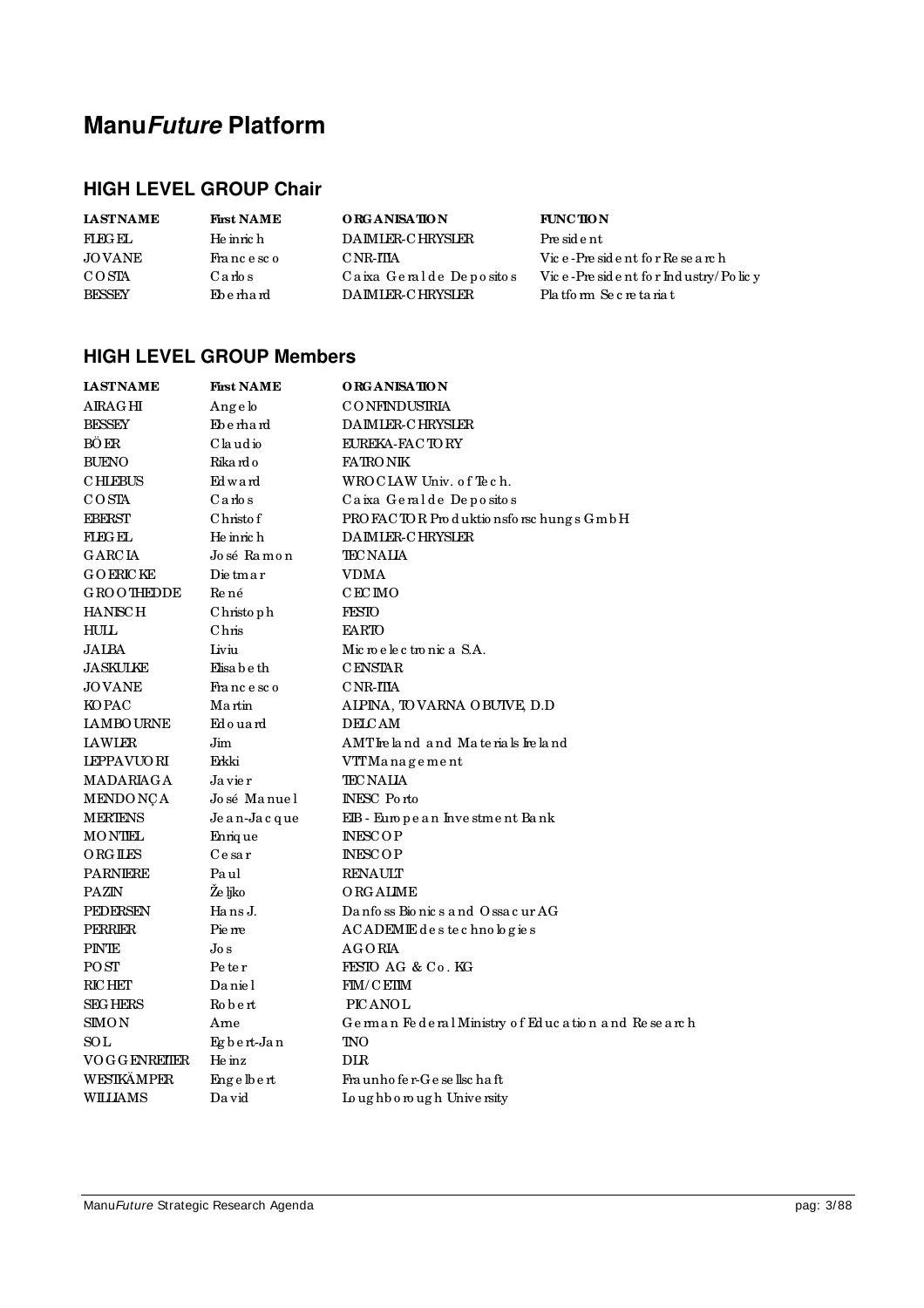## Representatives from European Technological Platforms (part of the HLG)

| <b>PLATFORM</b>           | <b>LASTNAME</b>    | <b>First NAME</b> |
|---------------------------|--------------------|-------------------|
| Maritime - WATERBORNE     | <b>DOGLIANI</b>    | Ma rio            |
| Rapid Manufacturing       | <b>GERRIIS</b>     | Anto n            |
| Se c unty                 | <b>GOWIAND</b>     | Ric hard          |
| Forestry and Pulp & Paper | <b>JANATUINEN</b>  | Aila              |
| Te xtile Platform         | ШZ                 | Wa lte r          |
| Sustainable Chemistry     | MILIS              | Russe l           |
| Rail - ERRAC              | <b>MYNARD</b>      | Anto ine          |
| $Co$ nstruction - $ECTP$  | <b>RO DRIG UEZ</b> | Je sus            |
| Aerospace - ACARE         | SZO DRUC H         | Jo a chim         |

**ORGANISATION RINA SPA TNO** European Process Safety Centre Finnish Forest Industry Federation  $\rm{EURA\,IEX}$  $DOW$ ERRAC, AEF  $ENCORD$ DIRe.V.

## Representatives from National Manufuture Initiatives (part of the HLG)

| <b>COUNTRY</b>     | <b>IASTNAME</b> | <b>First NAME</b>     | O RG A NISA TIO N                                    |
|--------------------|-----------------|-----------------------|------------------------------------------------------|
| <b>SWITZERIAND</b> | <b>BÔER</b>     | Claudio               | CTI-International                                    |
| <b>SPAIN</b>       | <b>BUENO</b>    | Rika rd o             | <b>FATRO NIK</b>                                     |
| PORTUGAL           | <b>CAIDERA</b>  | $Jo$ sé $Ca$ r $lo$ s | <b>INESC</b> Porto                                   |
| <b>POIAND</b>      | <b>CHLEBUS</b>  | Ed ward               | WROCIAW Univ. of Tech.                               |
| <b>AUSTRIA</b>     | <b>EBERST</b>   | Christo ph            | PROFACTOR Produktions forschungs<br>GmbH             |
| <b>ROMANIA</b>     | <b>ILIUTA</b>   | Alina                 | Mic melectmnica S.A.                                 |
| <b>DENMARK</b>     | <b>JOHANSEN</b> | John                  | C e n te r fo r Industria l Production               |
| TTAIY              | <b>JOVANE</b>   | Francesco             | C NR-ITIA                                            |
| <b>SLOVENIA</b>    | <b>NARDIN</b>   | Bla z                 | TECOS, Slovenian Tool and Die<br>De velopment Centre |
| <b>GERMANY</b>     | PO ST           | Pe te r               | FESTO AG & Co. KG                                    |
| The NETHERIANDS    | SOL             | Egbert-Jan            | <b>TNO</b>                                           |

# **Support Group Chair (part of the HLG)**

| <b>IASTNAME</b> | <b>First NAME</b> | O RG A NISA TION        | <b>FUNCTION</b>     |
|-----------------|-------------------|-------------------------|---------------------|
| <b>JOVANE</b>   | Francesco         | CNR-ITIA                | $Co$ o rd in a to r |
| <b>HEDLUND</b>  | Bio m             | <b>VDMA</b>             | Secretariat         |
| <b>PACI</b>     | Augusta Maria     | $EPP$ Lab $(CNR$ -IIIA) | Management          |

## **Support Group Members (part of the HLG)**

| <b>LASTNAME</b>   | <b>First NAME</b> | <b>ORGANISATION</b>     |
|-------------------|-------------------|-------------------------|
| <b>BESSEY</b>     | <b>E</b> be thand | DAIMLER-CHRYSLER        |
| <b>BUENO</b>      | Rika rd o         | <b>FATRO NIK</b>        |
| <b>CHLEBUS</b>    | Edward            | WROCLAW Univ. of Tech.  |
| <b>GOERICKE</b>   | Die tmar          | <b>VDMA</b>             |
| <b>GROOTHEDDE</b> | Re né             | CEC MO                  |
| <b>HANISCH</b>    | Christo ph        | <b>FESTO</b>            |
| <b>JOVANE</b>     | Francesco         | C NR-ITIA               |
| <b>MENDONCA</b>   | José Manuel       | <b>INESC</b> Porto      |
| <b>RICHET</b>     | Daniel            | FIM/CEIIM               |
| WESTKÄMPER        | Engelbert         | Fraunhofer-Gesellschaft |
| <b>WILLIAMS</b>   | Da vid            | Loughborough University |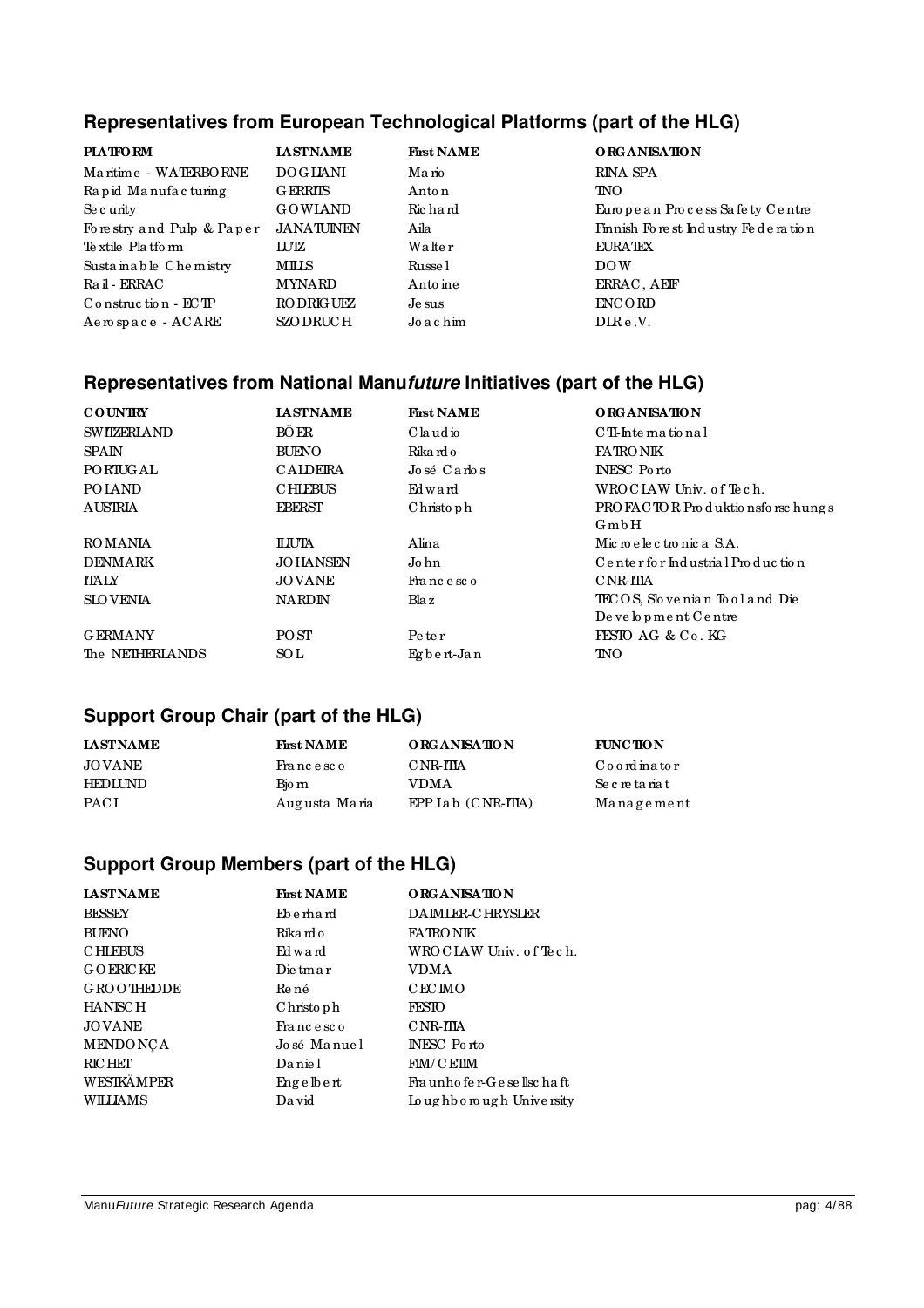# **PREFACE**

Following the launch of the Manu*future* European Technology Platform in December 2004 in Enschede, Manu*future* took onboard the task of elaborating the Manu*future* vision document towards a Strategic Research Agenda (SRA).

As the Manu*future* vision took a holistic approach towards transforming the European manufacturing industry, by necessity, the SRA in its complete form will be a multifaceted and sizeable document. The present document represents the first iteration of such an SRA, presenting a new manufacturing paradigm, a high level roadmap for industrial transformation and its principal technology, business and framework drivers.

Subsequent versions of the SRA shall be providing more detailed roadmaps of the prioritised technology and research areas together with estimates of required investments and implementation plans for private and public initiatives/activities.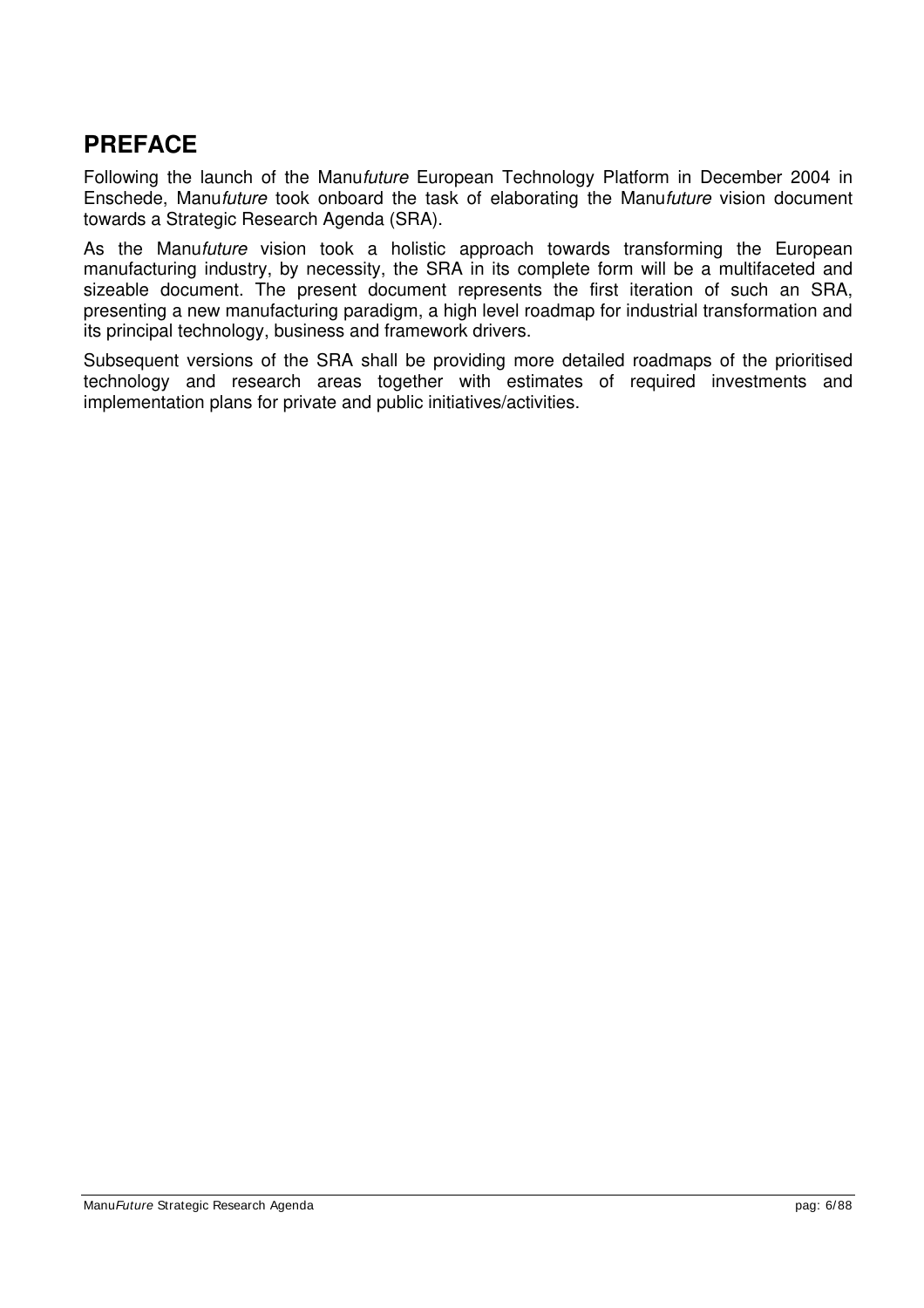# **EXECUTIVE SUMMARY**

The Manu*future* Technology Platform was launched at the second Manu*future* conference, held in Enschede, The Netherlands, in December 2004. On this occasion, the document Manu*future – a Vision for 2020* was published as the basis for development of a Strategic Research Agenda (SRA) underpinning a transformation of European manufacturing industry into a knowledgebased sector capable of competing successfully in the globalised marketplace.

The economic importance of sustaining a strong manufacturing base in Europe is indicated by the fact that it provides jobs for around 27 million people, and produces an added value exceeding €1 300 billion from 230 000 enterprises with 20 and more employees (2001). Some 70% of this total derives from six main areas – automotive engineering, electrical and optical equipment, foodstuffs, chemicals, basic and fabricated metal products, and mechanical engineering.

Although European manufacturing has huge potential for generating wealth, jobs and a better quality of life, it faces intense and growing competitive pressure on two fronts. In the high-tech sector, especially, other developed economies pose the greatest threat. On the other hand, manufacturing in more traditional sectors (mature sectors) is increasingly migrating to low-wage countries such as China and India. And these, too, are rapidly modernising their production methods and enhancing their technological capabilities.

## **A step further**

A number of 'vertical' action plans and Technology Platforms have already been established, or are in the course of preparation, to tackle these issues in various technology- or sector-specific contexts. Manu*future* goes a step further by addressing underlying 'horizontal' approaches applicable across a broad spectrum of industries.

The initiative advocates a response based on an industrial transformation which will strengthen Europe's ability to compete in terms of high value, since purely cost-based competition is not compatible with the goal of maintaining the Community's social and sustainability standards. The initiative fosters also the transformation of R&D and Education infrastructure for high value manufacturing for a more and more "efficient" generation, distribution and use of knowledge in Europe and, specifically, in its regions.

Concentrations of such efforts will *attract* high value manufacturing industry as well as the other fundamental actors such as universities and research centres even from outside Europe.

In this SRA, the priorities for maximising added value are distilled in a strategic perspective linking the principal drivers of change with a series of 'pillars' of activity spanning activities across the short- to long-term timeframe.

The drivers are identified as:

- competition, especially from emerging economies;
- the shortening life cycle of enabling technologies;
- environmental and sustainability issues;
- socio-economic environment;
- regulatory climate; and,
- values and public acceptance

The competitive and sustainable reaction to these challenges is seen in terms of five pillars and their associated new enabling technologies for the industrial transformation of: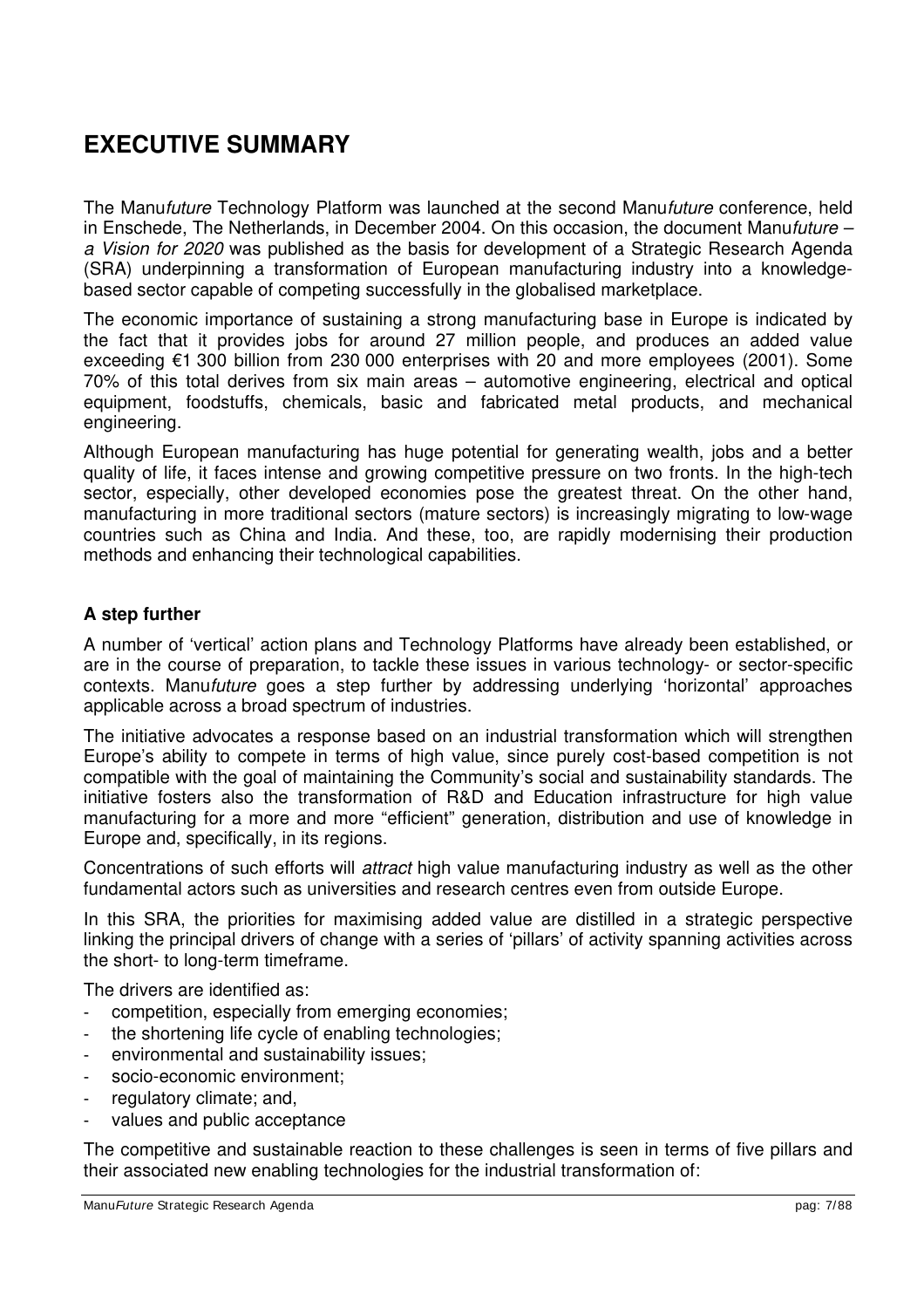- new, added-value products and services
- new business models
- new advanced industrial engineering
- new emerging manufacturing science and technologies
- transformation of existing R&D and education infrastructure to support world-class manufacturing

## **Role for collective research**

Collective research will evidently have a central part to play in realising the transformation. Attaining the objectives of the Lisbon and Barcelona Councils will only be possible by involving the largest possible number of stakeholders.

The existing and proposed Technology Platforms, whether applied at EU or national/regional level, therefore represent an extremely important conduit for sharing the Manu*future* concepts and results.

Another stakeholder group of outstanding importance is the innovative SMEs and other independent enterprises, which figure largely in the structure of all manufacturing sectors. Their participation in the integration activities of engineering platforms will engage them in partnerships across Europe, reinforcing the ability of the manufacturing infrastructure to achieve rapid, reliable progress from research results towards marketable products.

Traditionally, European products are associated with high quality, appealing design and cuttingedge technology The effectiveness of the Manu*future* research agenda in transforming industry will depend upon manufacturers' readiness to leverage these strengths, while adapting continuously to change in an open, fast-moving global industrial environment.

## **New products from new technologies**

Developments in enabling technologies, such as innovative materials, nanotechnologies, ICT and mechatronics give almost limitless possibilities to develop new products or add functionality to existing product concepts. European industry must have access to these technologies and to the tools for incorporating them into product designs.

## **From products to product/services**

The market increasingly demands products that are customised, yet available with short delivery times. It is essential that European companies be able to understand and satisfy the needs of customers, regardless of their geographical location. Consequently, the business focus must increasingly shift from designing and selling physical products, to supplying a system of products and services ('product/services' or 'extended products') that are jointly capable of fulfilling users' demands.

Product/services will offer greater satisfaction of customers' needs, reduce total life-cycle costs and environmental impacts, and avoid problems associated with the conventional buy-usedispose products.

## **Innovating production**

A fundamental concept of the Manu*future* vision is that of 'innovating production', which embraces new business models, new modes of industrial 'manufacturing engineering' and an ability to profit from ground-breaking manufacturing sciences and technologies.